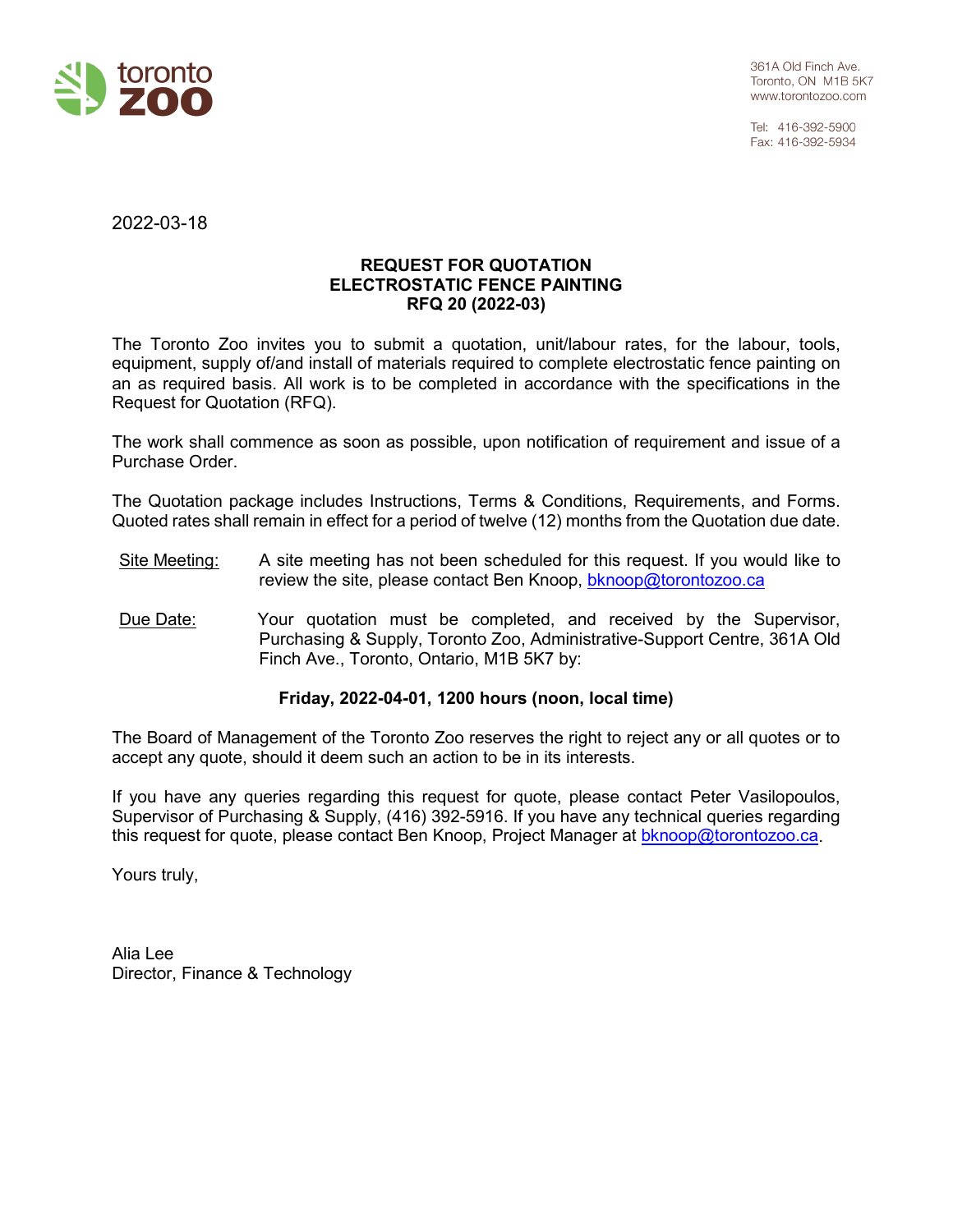# **Table of Contents**

| <b>SECTION</b>    | <b>DESCRIPTION</b>                                   | PAGE (S)       |
|-------------------|------------------------------------------------------|----------------|
| <b>RFQ LETTER</b> | <b>Invitation Letter</b>                             |                |
|                   |                                                      |                |
| <b>T.O.C.</b>     | <b>Table of Contents</b>                             | $\overline{2}$ |
| 1.0               | <b>Instructions</b>                                  | 3              |
| 2.0               | <b>Terms and Conditions</b>                          | 5              |
| 3.0               | <b>Project Requirements</b>                          | 8              |
| 4.0               | <b>Submission Forms</b>                              | 11             |
|                   | <b>Submission Label</b>                              | 13             |
|                   | Notice of No Bid                                     | 14             |
| <b>Appendix A</b> | List of sub-contractors                              | 15             |
| <b>Appendix B</b> | <b>References</b>                                    | 17             |
| <b>Appendix C</b> | Accessibility for Ontarions with Disabilities (AODA) | 19             |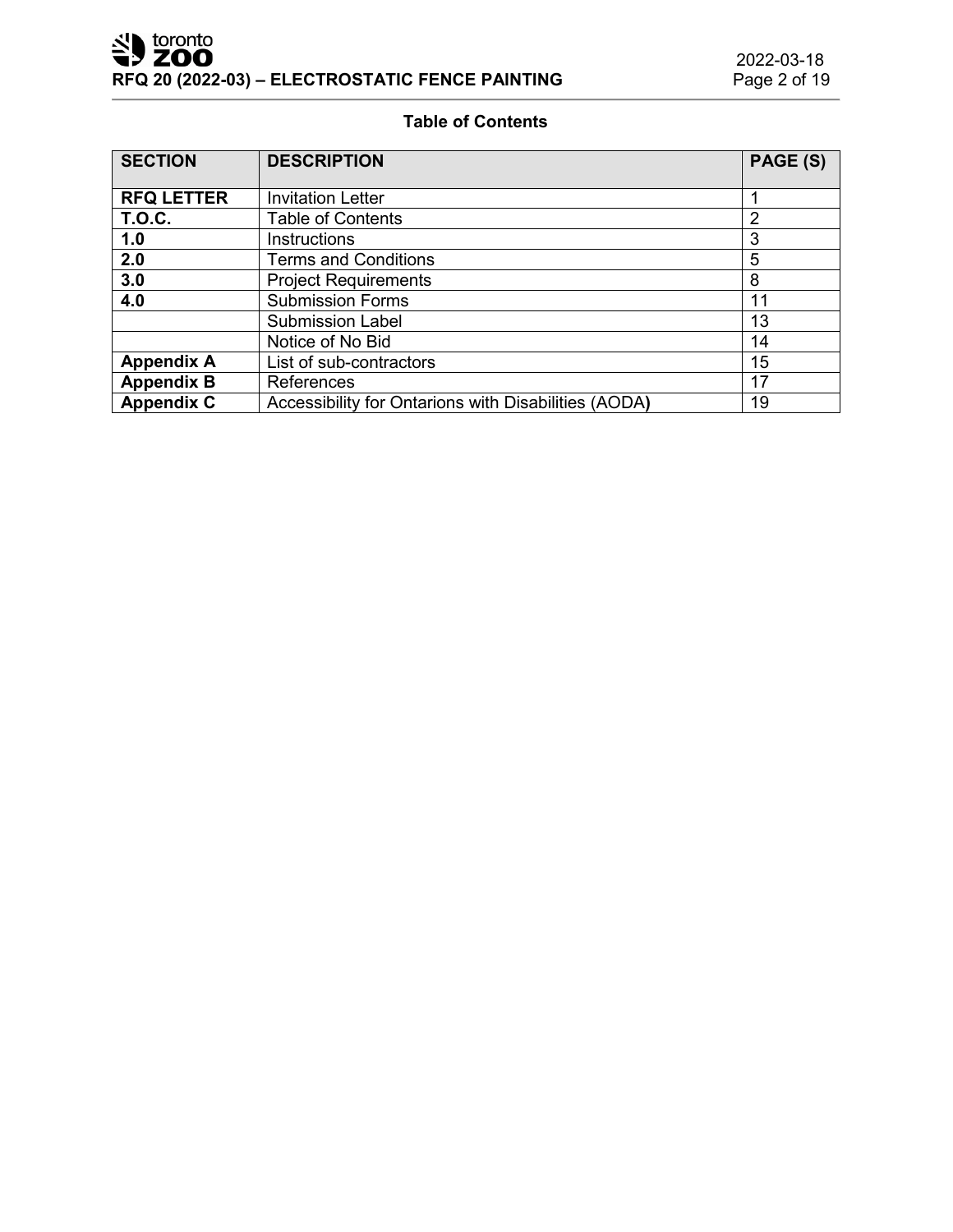# toronto ZOO **RFQ 20 (2022-03) – ELECTROSTATIC FENCE PAINTING**

# **1.0 INSTRUCTIONS**

- 1.1 Ensure that you have received all **fifteen** (**14**) pages of the RFQ package.
- 1.2 A site meeting can be available upon request.
- 1.3 Your quotation must be completed, and received by

# **Friday, 2022-04-01, 1200 hours (noon, local time)**

Submission – Temporary process - In view of the current situation with COVID 19 and to limit personal interaction, on an temporary basis submissions for this Request for Proposal can be submitted electronically by email in a PDF file, prior to the submission deadline to the following email address

#### [bids@torontozoo.ca](mailto:bids@torontozoo.ca)

and note the following:

Subject of the file to be: RFQ# - Title of RFQ – Vendor name.

- a. Amendments to a Quotation may be submitted via the same methods, at any time prior to the Closing Time.
- b. It is the Supplier's sole responsibility to ensure its Bid is received by the Submission Deadline in accordance with the requirements of this RFP. The receipt of Bids can be delayed due to a number of factors including "internet traffic", file transfer size and transmission speed. The Supplier should allow sufficient time to download, complete and upload, as applicable, the submission forms comprising its Bid and any attachments.

A Bid will only be considered to be submitted once it has been received by the Toronto Zoo. The time of such receipt is reflected by the time received stamped by the Toronto Zoo's email application.

- 1.4 Quotations must not be submitted by facsimile, email or any other electronic format.
- 1.5 Show itemized cost of HST if applicable.
- 1.6 Toronto Zoo reserves the right to award in whole or in part on the basis of the bids received, Lump Sum Price or Breakdown Price.
- 1.7 All Prices submitted shall be quoted in Canadian currency.
- 1.8 Use the attached submission label, when you submit your response in a sealed envelope or package and deliver to the Toronto Zoo.
- 1.9 Quotation prices and rates shall remain in effect for 2022. Provide any variance, due to inflation, in the 2023 column of the table in section 4.1
- 1.10 Include product information, samples, and pictures, as necessary.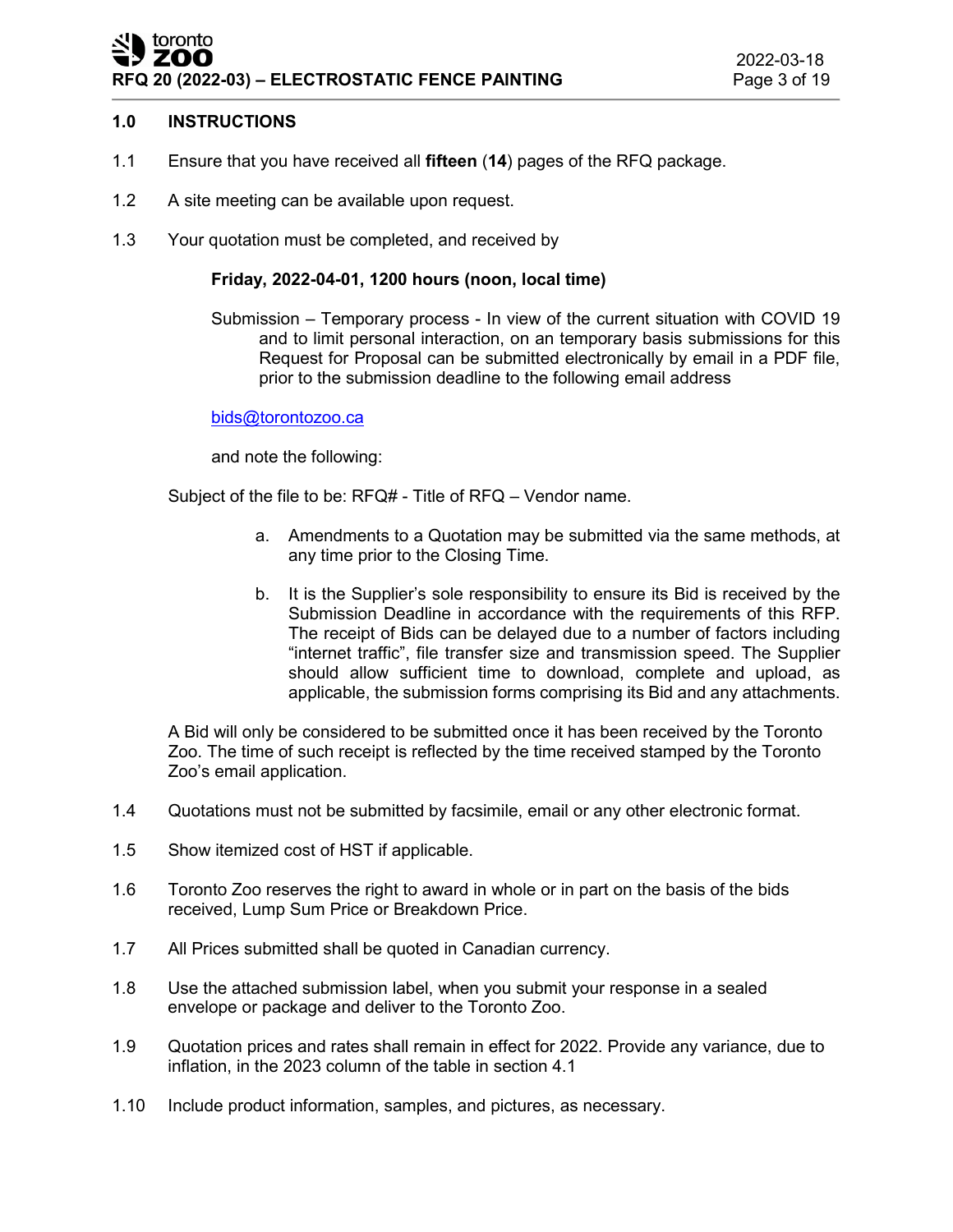- 1.11 Provide references of at least three (3) clients for whom your company has performed similar work. References must include photos of three (3) different installations, client company name, contact name, address and e-mail address.
- 1.12 It is the responsibility of the Bidder to understand all aspects of the RFQ and to obtain clarification if necessary before submitting their quotation.
- 1.13 No Guarantee of Volume of Work or Exclusivity of Contract Toronto Zoo makes no guarantee of the value or volume of work to be assigned to the successful proponent. The Contract will not be an exclusive contract for the provision of the described Deliverables. The Toronto Zoo may contract with others for goods and services the same as or similar to the Deliverables or may obtain such goods and services internally.
- 1.14 For any questions concerning the contract terms and conditions of this RFQ, please contact and any questions regarding this RFQ must be forwarded by the end of the day Thursday, 2022-03-24

Peter Vasilopoulos, Supervisor, Purchasing & Supply, Tel: 416-392-5916, Fax: 416-392-6711, E-mail: [pvasilopoulos@torontozoo.ca](mailto:pvasilopoulos@torontozoo.ca)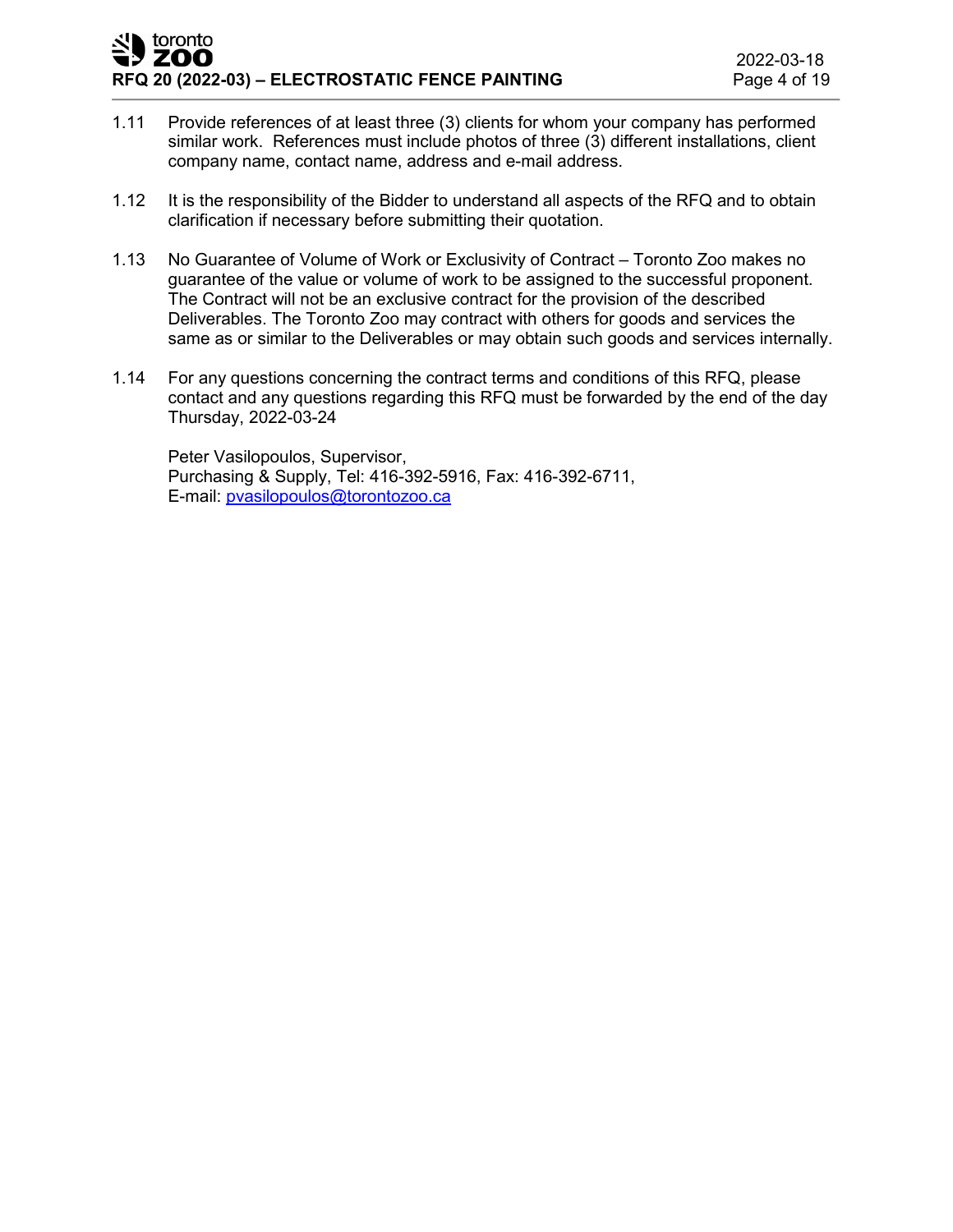# **2.0 TERMS AND CONDITIONS**

- 2.1 Definitions: Wherever used in the Request for Quotation the word "Board" means the Board of Management of the Toronto Zoo and the word "Vendor" or "Contractor" means the person or persons or Corporation to whom the purchase order is issued.
- 2.2 Vendor Assurance: Unless otherwise stated, the goods, material, articles, equipment, work or services, specified or called for in or under this Quotation, shall be delivered or completely performed, as the case may be, by the Vendor as soon as possible and in any event within the period set out herein as the guaranteed period of delivery or completion.
- 2.3 Country of Origin: Wherever possible, the goods, services, materials, articles or equipment, specified or called for in or under this Quotation, shall be of Canadian origin and manufacture.
- 2.4 Delivery: The prices stated in this Quotation cover the services, material, articles or equipment referred to herein, being delivered F.O.B. destination, freight, express, duty and all other charges prepaid, unless otherwise indicated herein. A detailed delivery ticket or piece tally, showing the exact quantity of goods, material, articles or equipment shall accompany each delivery. A receiver's receipt shall not bind the Board to accept the goods, material, articles or equipment covered thereby, or the particulars of the delivery ticket or piece tally therefore. The Vendor shall not be entitled to any interest upon any bill due to delay in its approval by the CEO of the Toronto Zoo or his designate.
- 2.5 Invoicing: Unless otherwise indicated herein, the prices stated are payable in Canadian Funds at the head office of the Board. Any Harmonized Sales Tax (HST) applicable shall be shown as a separate item. The Vendor's HST/Business registration number must be indicated on the invoice.

The Vendor shall clearly show any special charges such as packaging and freight, where applicable, as separate items on the invoice.

Payments to non-resident Vendors may be subject to withholding taxes under the Income Tax Act (Canada). Unless a non-resident Vendor provides the Board with a letter from Revenue Canada, Taxation waiving the withholding requirements, the Board will withhold the taxes it determines are required under the Income Tax Act (Canada).

- 2.6 Notice of Delivery: The Vendor shall notify the Purchasing Agent of the Board at the address given for the mailing of invoices, in writing as soon as possible of the details of the shipment of the goods, materials, articles or equipment**.**
- 2.7 Right to Cancel: The Board shall have the right to cancel at any time this Quotation or any contract or any part of any contract resulting from this Quotation in respect of the goods, material, articles, equipment, work or services set out in this Quotation or any such contract or part of such contract, not delivered or performed at the time of such cancellation, and the Board will not be responsible to make any payments in respect of any such goods, materials, articles, equipment, work or services and shall not incur any liability whatsoever in respect thereto.

In the event that the Vendor fails or neglects by any act or omission to comply with any of the conditions set out herein, this Quotation or any contract resulting from this Quotation may be unconditionally cancelled by the Board without notice to the Vendor.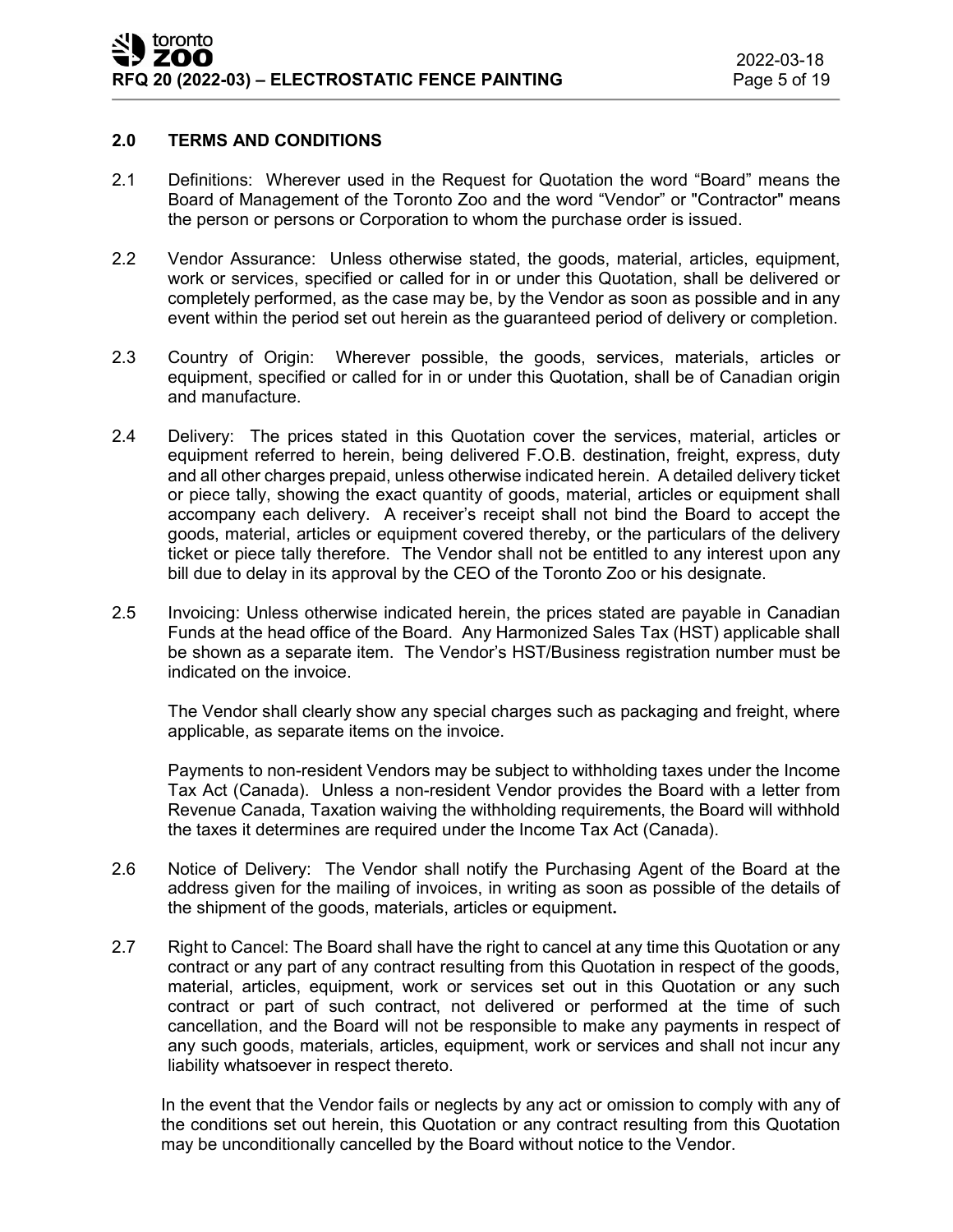- 2.8 Official Agreement: No verbal arrangement or agreement, relating to the goods, material, articles, equipment, work or services, specified or called for under this Quotation, will be considered binding, and every notice advice or other communication pertaining thereto, must be in writing and signed by a duly authorized person.
- 2.9 Worker's Rights: The Vendor shall comply with the conditions of the Board relating to Worker's Rights, a copy of which is available on application to the Manager, Fair Wage and Labour Trades Office, City of Toronto, 18<sup>th</sup> Floor, West Tower, City Hall, Toronto, Ontario, M5H 2N2 or by phone at 416-392-7300.
- 2.10 Indemnity: The Vendor shall at all times well and truly save, defend, keep harmless and fully indemnify the Board, the City of Toronto, Toronto Region and Conservation Authority and their servants, employees, officers or agents, hereinafter called the "Indemnities", from and against all actions, suits, claims, demands, losses, costs, charges, damages, and expenses, brought or made against or incurred by the Indemnities, its or their servants, officers, employees, agents or invitees in any way relating, directly or indirectly, to goods, material, articles or equipment supplied or to be supplied, or to the supplying of goods or services, pursuant to this Quotation, or any other claim, action, suit, demand, loss, cost, charge, damage or expense relating to copyright, trademark or patent with regard directly or indirectly with any such goods, services, material, articles or equipment or the supply or performance thereof.
- 2.11 Liability for Acts of Vendor Employees, Contractors or Agents: The Vendor acknowledges responsibility and accepts liability for the acts of any of its employees, contractors and agents while on Toronto Zoo property. The Toronto Zoo reserves the right to request background checks for any individual providing the services requested on behalf of the Vendor.
- 2.12 Guaranty of Quotation: All goods, material, articles, equipment, work or services, specified or called for in or under this Quotation, shall be supplied or performed at the price or process and on the basis set forth or referred to in and in accordance with the Offer and this Quotation. The basis on which this Quotation is given shall include any specifications, plans, price schedules, samples, addenda or other details pertaining thereto, or provided in connection therewith.
- 2.13 Right of Notice: Any notice that the Board may be required or desire to give to the Vendor shall for all purposes to be deemed to have been sufficiently and properly given and afforded by registered mail addressed to the Vendor at the address shown for the Vendor on this form and shall therefore be presumed to have been received by the Vendor on the third day following such registration.
- 2.14 Formal Contract: The Vendor may be required and shall, if requested by the solicitor for the Board so to do, to execute and enter into a formal contract that is satisfactory to the solicitor for the Board, in order to document the contract resulting from this Quotation and to embody indemnity and related provisions that in the opinion of such solicitor are required to protect the Board.
- 2.15 Charity Status: The Toronto Zoo is a registered charitable organization (registration #BN 119216398RR0001) and accordingly may be eligible for preferred pricing which should be reflected in the Quotation as submitted.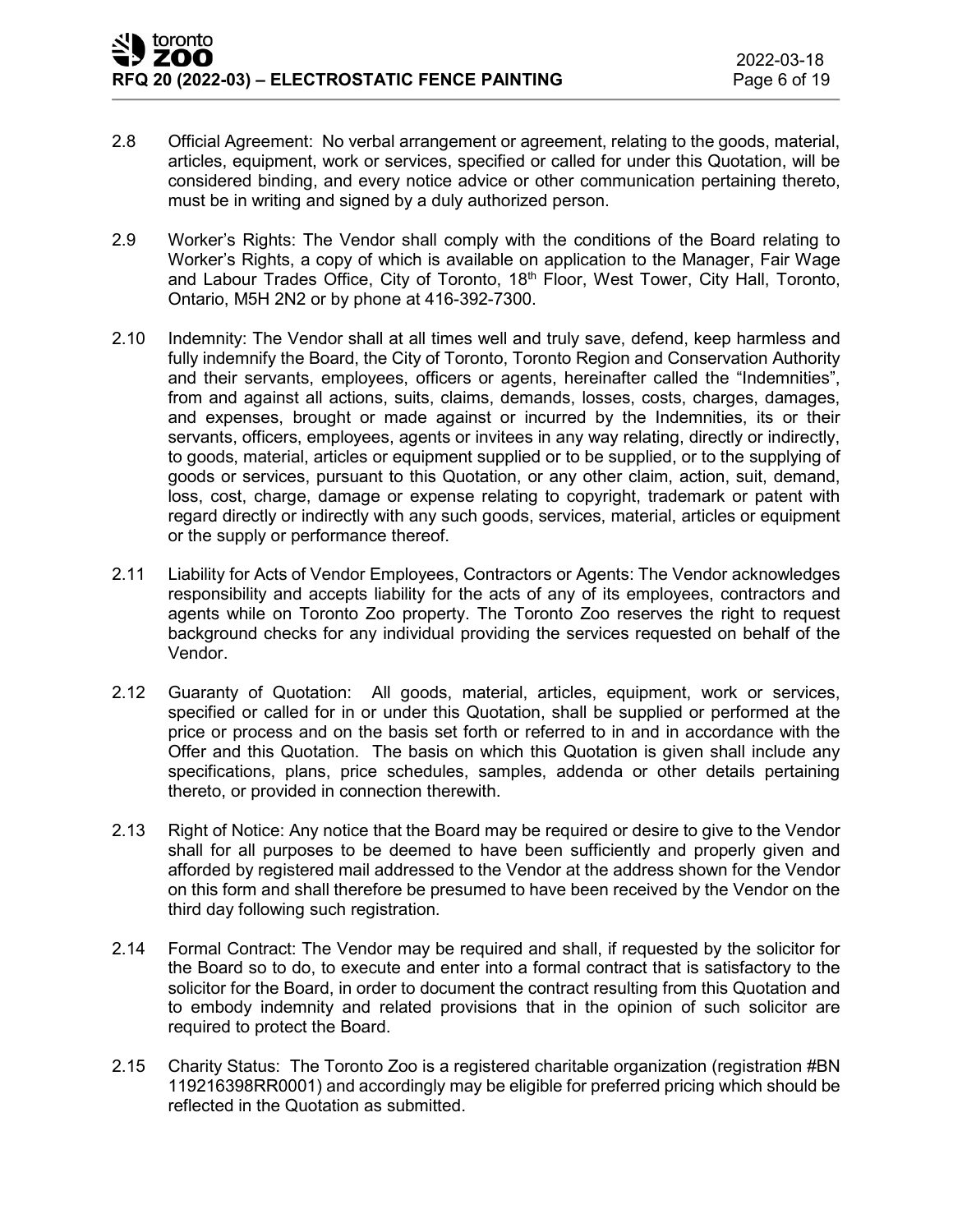# toronto 7 ZOO **RFQ 20 (2022-03) – ELECTROSTATIC FENCE PAINTING**

2.16 Performance Evaluation: The Contractor's performance will be evaluated by the Chief Executive Officer and/or Chief Executive Officer's Representative during the Contract and at the end of the Contract. In the event that the Contractor's performance is considered unsatisfactory by the Chief Executive Officer and/or Chief Executive Officer's Representative, the Contractor and/or its affiliates may become ineligible from bidding on future contracts issued by the Board.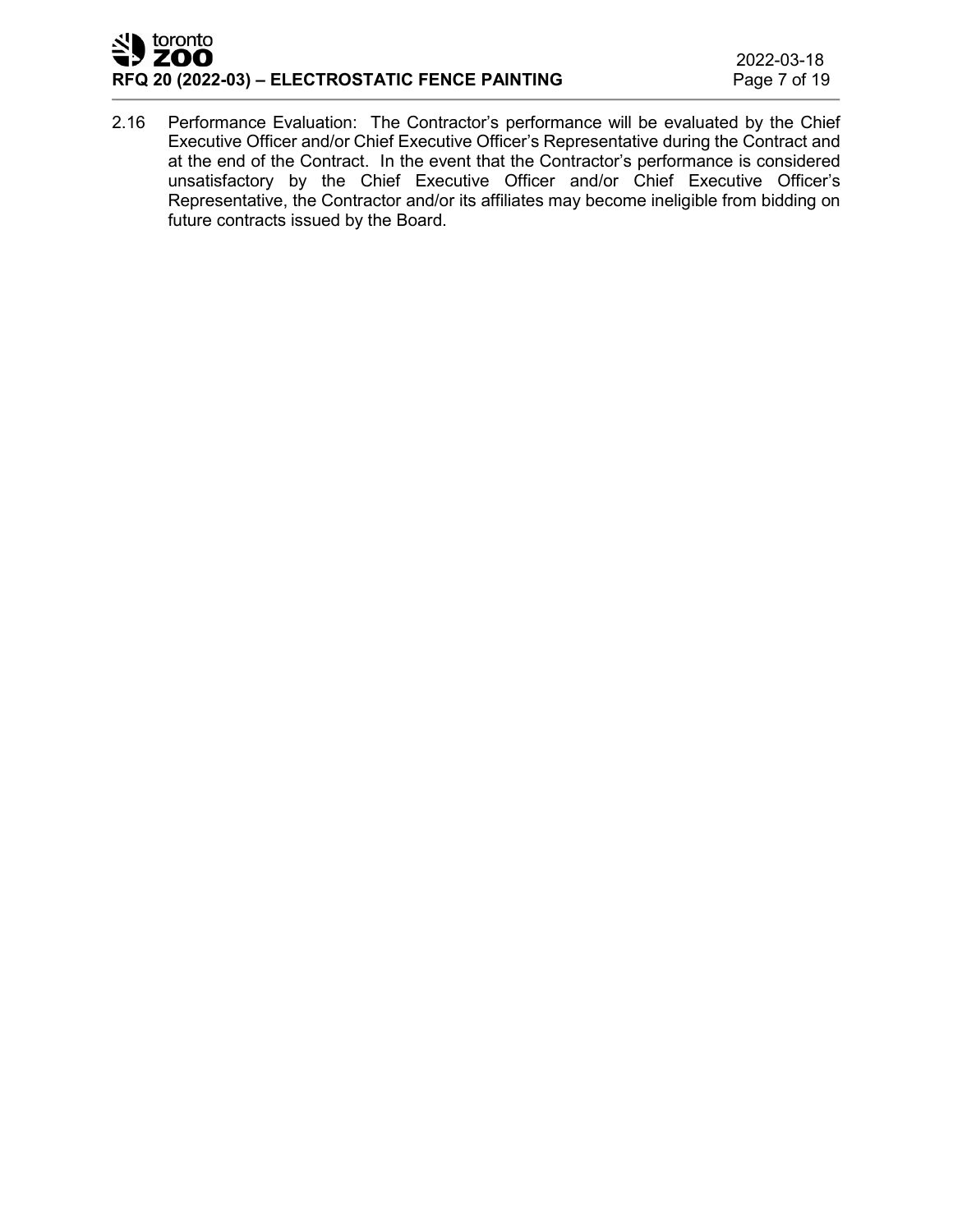# **3.0 PROJECT REQUIREMENTS AND SPECIFICATIONS**

The scope of work includes the labour, tools, equipment and materials to complete electrostatic fence painting, as needed, across the Toronto Zoo site. This includes, but is not limited to, the items listed below. All work is to be completed in accordance with associated codes and specifications in addition to the requirements listed within the Request for Quotation (RFQ). The contractor is responsible for all pricing and all other arrangements with all subcontractors as required.

Work to be performed during the period of April 1 to October 31.

The work shall commence as soon as possible, upon notification of requirement and issue of a Purchase Order.

# 3.1 **SCOPE OF WORK**

- 1. All work to be completed in accordance with applicable codes and specifications.
- 2. Work to be completed during normal operating hours, unless arranged otherwise.
- 3. Once the successful contractor has been selected, the Toronto Zoo will select areas for painting.
- 4. Carefully and adequately protect, as required, surfaces not requiring painting in areas where painting is being carried out.
- 5. Apply paint under dry conditions
	- a. Paint is to be applied using an electrostatic sprayer.
- 6. Remove all loose rust, paint, and other solid contaminants. Remove dust, wax and grease by power washing with Benjamin Moore's Oil & Grease Emulsifier (Supplied by Toronto Zoo). Rinse surface thoroughly with clean water and allow to dry prior to painting.
- 7. Areas to be painted include fence posts, fence mesh, and fence hardware (all paint and primer to be supplied by the Toronto Zoo).
	- a. New galvanized fencing is to be painted with a thin coat of enamel. The galvanized finish will be slightly visible through the new paint when finished.
	- b. Existing fencing is to be spot primed where required and completely painted to the dry film thickness as recommended by the paint manufacturer.
- 8. Any damage to Toronto Zoo property as a result of this work must be repaired by the contractor at no expense to the owner.
- 9. The contractor is to notify the Toronto Zoo upon completion of the work. The work is to be reviewed and approved by the Toronto Zoo prior to acceptance of the work.
- 10. Clean the work area and remove all debris from site on a daily basis. A thorough clean-up of the work area is to be undertaken upon completion of the work.

# 3.2 **CONTRACTOR RESPONSIBILITIES**

1. Regular meetings/communication with the Toronto Zoo Project Team to review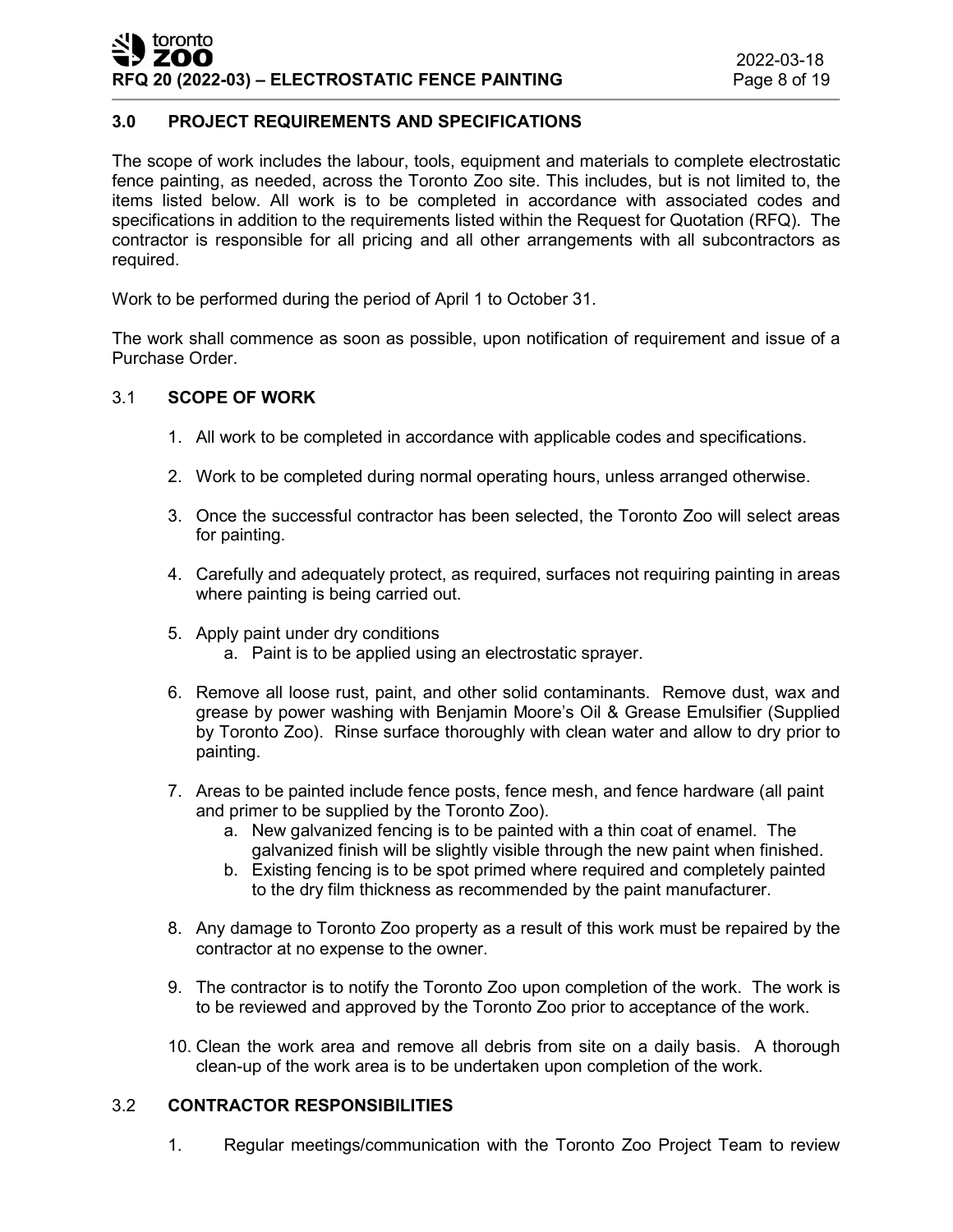project status and to discuss issues that may arise during the project.

- 2. Provide samples, mock ups, etc. as required to the Project Team.
- 3. Provide product information, SDS sheets and colour samples to the Project Team prior to start of the work where applicable.
- 4. Provide the Zoo with a minimum one (1) year warranty upon completion of the project.
- 5. Protect adjacent areas not included in the project. Any damage caused will be the responsibility of the contractor to rectify at no additional cost to the Zoo.
- 6. Clean-up the work area daily and make good any damage caused as a result of the work.
- 7. Secure the work site and provide construction signs and barriers to prevent injury to Zoo personnel and the public who will require access to the space during the work.
- 8. Upon award of contract, Contractor is to finish all work, including clean up and demobilization by the completion date specified.

# 3.3 **PAYMENT**

- 1. At the completion of the work, the Contractor shall submit invoices to the Toronto Zoo office within a reasonable timeframe.
- 2. All invoices must show the work order/PO number and be in detail. Equipment and Labour costs must be separated and shown to itemize equipment cost per item and amount of time included for labour with the labour rate shown. If requested by the Owner, the Contractor must provide a further breakdown of costs to justify the invoice before payment is processed.
- 3. Upon receipt, verification and approval of said invoice by the Owner, a cheque authorizing payment will be issued against the invoices submitted.
- 4. If upon receipt and verification of said invoice, Toronto Zoo is not in agreement, the invoice will be returned to the Contractor for re-consideration in accordance with comments submitted by the Toronto Zoo.

#### 3.4 **SAFETY SPECIFICATIONS**

- 1. It is the responsibility of the Contractor to protect the site as required during construction.
- 2. Ensure that awareness of public safety is considered and protect visitors in the vicinity during the construction period.
- 3. All necessary personal protective equipment must be worn at all times and SDS sheets must be available on site as required.
- 4. The contractor is to abide by applicable Toronto Zoo Health & Safety Policies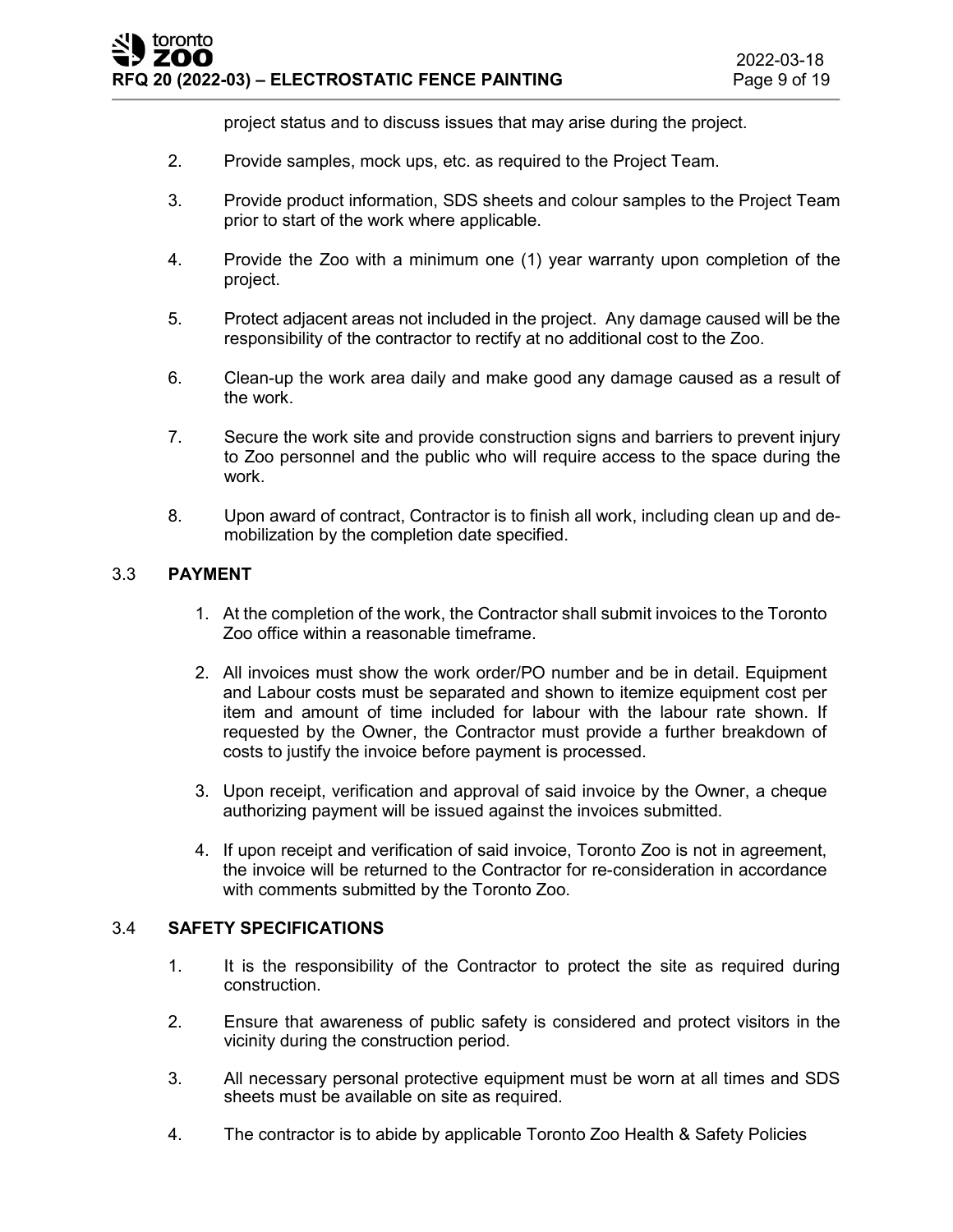- i. SAFE-002 Health & Safety Hazard Reporting
- ii. SAFE-017 Contractors Safety
- iii. SAFE-018 Vehicles on Site
- iv. SAFE-007 Working in Confined Space
- v. SAFE-025 Hot Work
- vi. SAFE-013 Equipment Lockout/Tagout
- vii. SAFE-039 Mandatory COVID-19 Vaccination Program
- 5. The Ontario Health and Safety Acts, the Ontario Building Code and all other applicable codes including the Fire Codes.

Toronto Zoo's Commitment to the City of Toronto's Corporate Smog Alert Response Plan

6. It is the responsibility of the Contractor to ensure that the work site is properly protected at all times. All work sites must be marked and barriered adequately with construction signs posted to secure and isolate the work site from the public or other personnel that have access to the area.

#### 3.5 **OTHER INFORMATION**

The successful bidder must demonstrate the ability to complete the work to standards acceptable to the Zoo and prove past performance in the completion of similar types of work for other clients by providing relevant examples of work and references. The successful bidder must also demonstrate and guarantee that they can produce the work in the allotted time.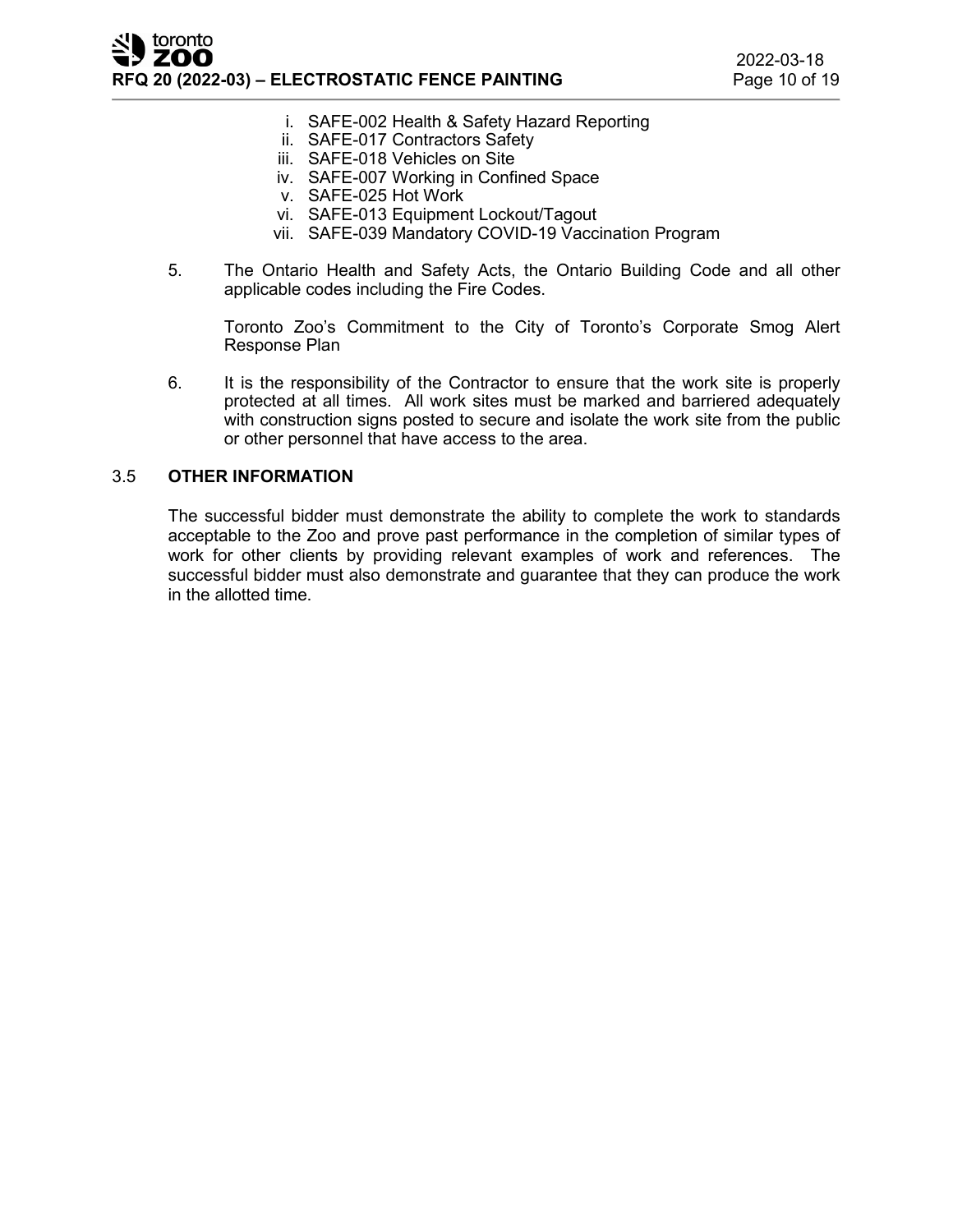#### **4.0 SUBMISSION FORMS:**

- a. I/We, hereby, submit the Quotation and will comply with all terms, conditions, specifications and drawings (when provided) as set out within the Board's Quotation.
- b. I/We, hereby, have received, allowed for and included as part of our submission all issued Addendum numbered example and the set of the set of the set of the set of the set of the set of the set of the
- c. This form must be completed, properly signed and received on or before the date and time specified or your Quotation will not be considered. Quotation prices shall remain in effect for a period of ninety (90) days from the Quotation due date.
- d. The Board of Management of the Toronto Zoo reserves the right to reject any or all Quotations or to accept any Quotation, should it deem such action to be in its interests.
- e. By signing and submitting this FORM, you are agreeing to the release of your quotation information, as deemed necessary by the Board, in order to conduct business associated with this quotation or project.

| <b>COMPANY INFORMATION</b>                   |           |
|----------------------------------------------|-----------|
| Company Name:                                |           |
| Name of authorized                           |           |
| <b>Signing Officer</b>                       | Title:    |
| Signature of authorized                      | Date:     |
| Signing Officer:                             |           |
|                                              |           |
|                                              |           |
| I have the authority to bind the corporation |           |
| <b>Contact Name:</b>                         | Title:    |
|                                              |           |
| Address:                                     |           |
|                                              |           |
|                                              |           |
| Telephone #:                                 | Fax #:    |
|                                              |           |
| Email:                                       | Web Site: |
|                                              |           |
| HST#:                                        |           |
|                                              |           |
|                                              |           |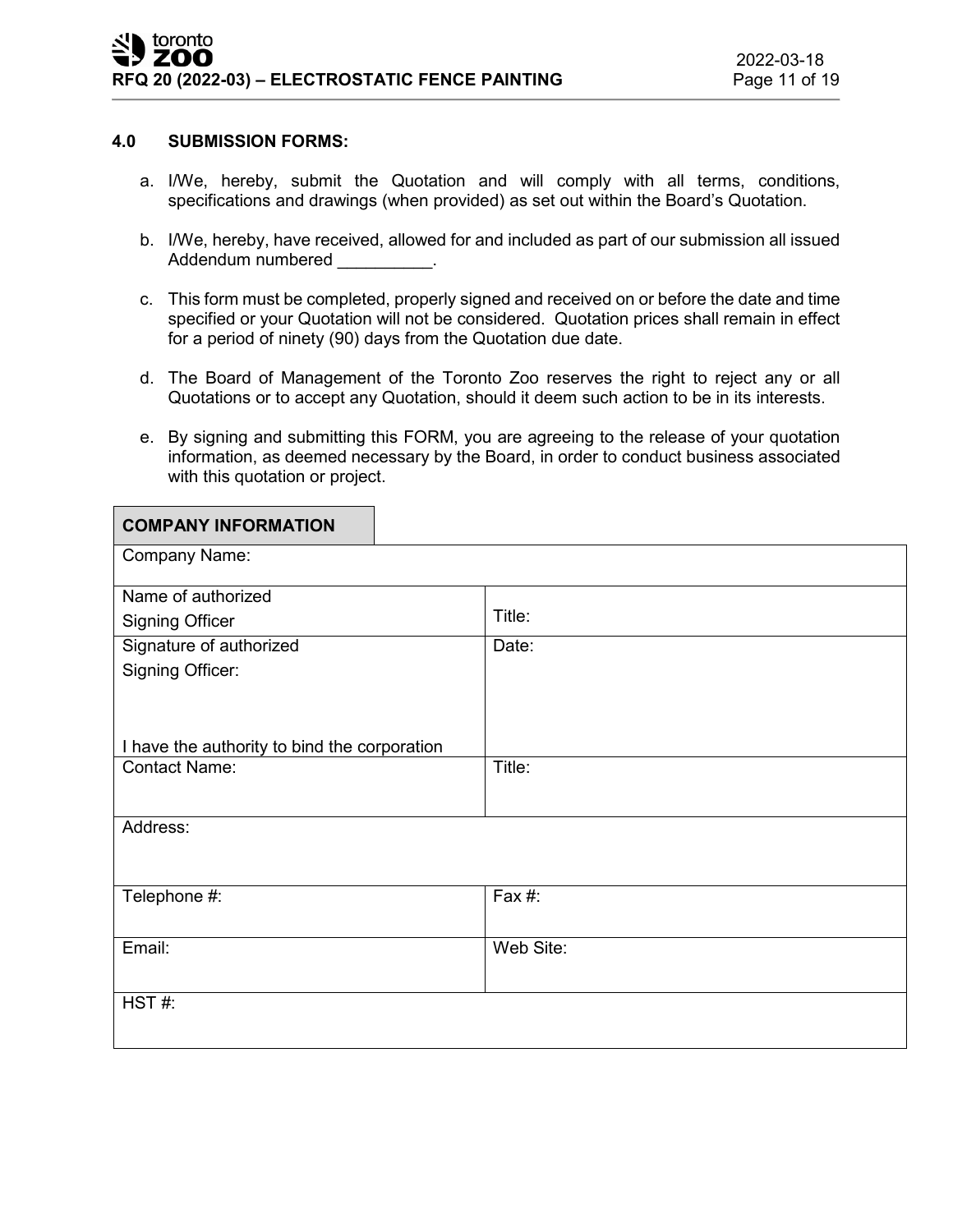# **4.1 UNIT/LABOUR RATE PRICING**

- 1. Provide unit and labour rates for the following items.
- 2. The following are our Unit Prices for the work listed hereunder. The nonexclusive unit rates are to include all additional costs associated with mobilization/ demobilization, labour, material, warranty, taxes (excluding Harmonized Sales Tax), charges, payroll, burden and profit, etc. to facilitate the work listed below.

|  | 3. If any particular item has a minimum required quantity/time, specify as such. |  |  |  |  |
|--|----------------------------------------------------------------------------------|--|--|--|--|
|--|----------------------------------------------------------------------------------|--|--|--|--|

| <b>Item</b>                                                                                              | Unit | <b>Minimum</b> | 2022<br><b>Pricing</b><br>excl. HST | 2023 Pricing<br>excl. HST (if<br>any variance) |
|----------------------------------------------------------------------------------------------------------|------|----------------|-------------------------------------|------------------------------------------------|
| <b>Painting Unit Rates</b>                                                                               |      |                |                                     |                                                |
| Painter c/w basic                                                                                        | /hr  |                | \$                                  | \$                                             |
| necessary painting                                                                                       |      |                |                                     |                                                |
| tools                                                                                                    |      |                |                                     |                                                |
| <b>Equipment</b>                                                                                         |      |                |                                     |                                                |
| Power washer to<br>clean fencing prior<br>to painting. c/w all<br>required hose to<br>reach water supply | /day |                | \$                                  | \$                                             |
| Electrostatic sprayer                                                                                    | /day |                | \$                                  | \$                                             |

| <b>COMMITMENT TO DELIVER</b>                                    | YES / NO |
|-----------------------------------------------------------------|----------|
| Please confirm that you are able to complete the work described |          |
| on an as needed basis.                                          |          |

| <b>WARRANTY</b>                                              | <b>Specify</b> |
|--------------------------------------------------------------|----------------|
| Please confirm minimum one (1) year warranty upon completion |                |

| <b>DISCOUNT</b>                                                                                                                                                                                                                                 | <b>Discount</b>          | <b>Days</b> |
|-------------------------------------------------------------------------------------------------------------------------------------------------------------------------------------------------------------------------------------------------|--------------------------|-------------|
| Discount allowed for prompt payment and period within which<br>invoice must be paid to qualify.                                                                                                                                                 | %                        |             |
|                                                                                                                                                                                                                                                 | <b>Discount/Donation</b> |             |
| <b>Charity Status:</b> The Toronto Zoo is a registered charitable<br>(registration #BN 119216398RR0001)<br>organization<br>and<br>accordingly may be eligible for preferred pricing which should be<br>reflected in the Quotation as submitted. |                          |             |

| Name of Firm: |  |
|---------------|--|
|               |  |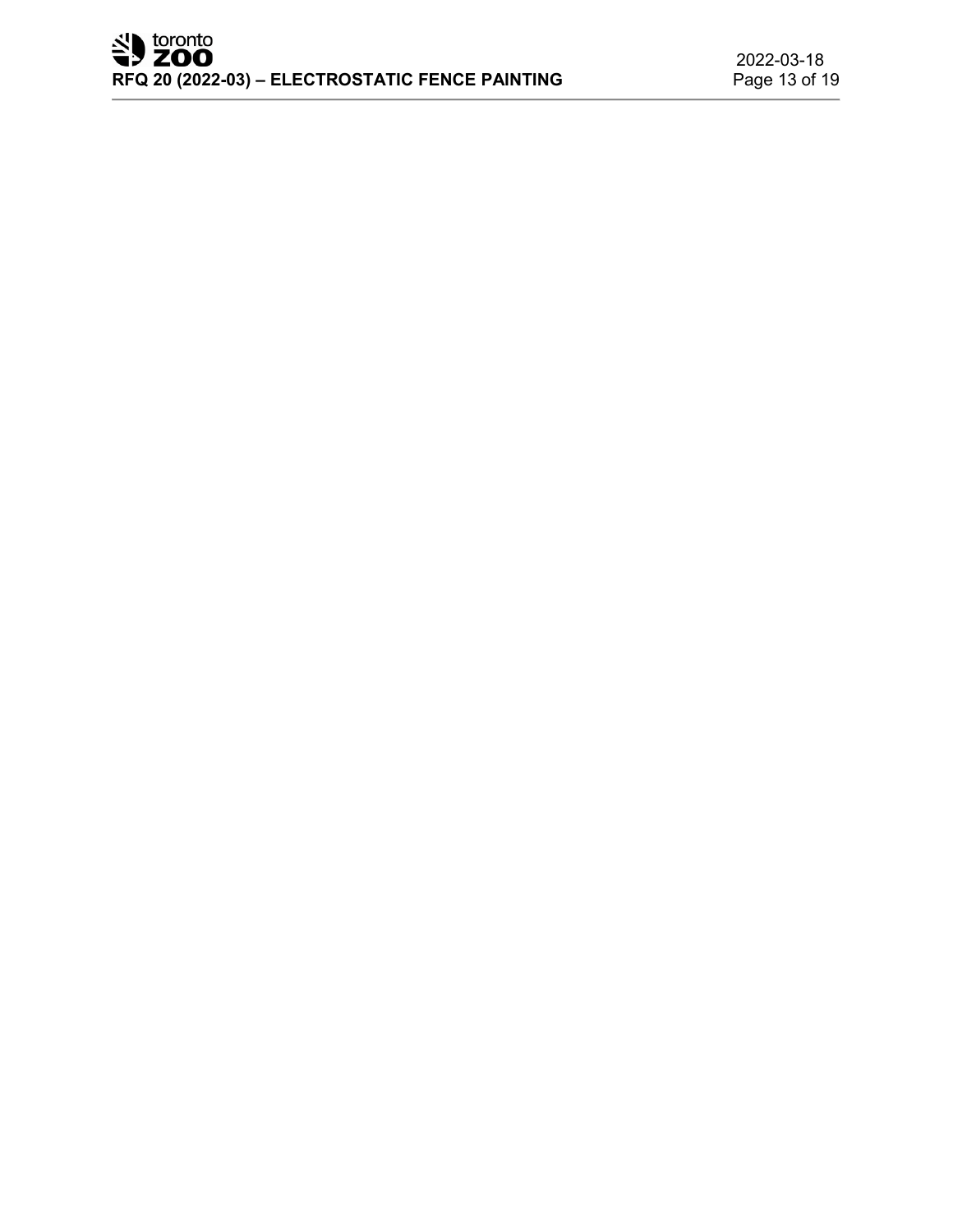Superior to the set of the set of the set of the set of the set of the set of the set of the set of the set of the set of the set of the set of the set of the set of the set of the set of the set of the set of the set of t **RFQ 20 (2022-03) – ELECTROSTATIC FENCE PAINTING** 

# **SUBMISSION LABEL**

**INTENIONALLY LEFT BLANK**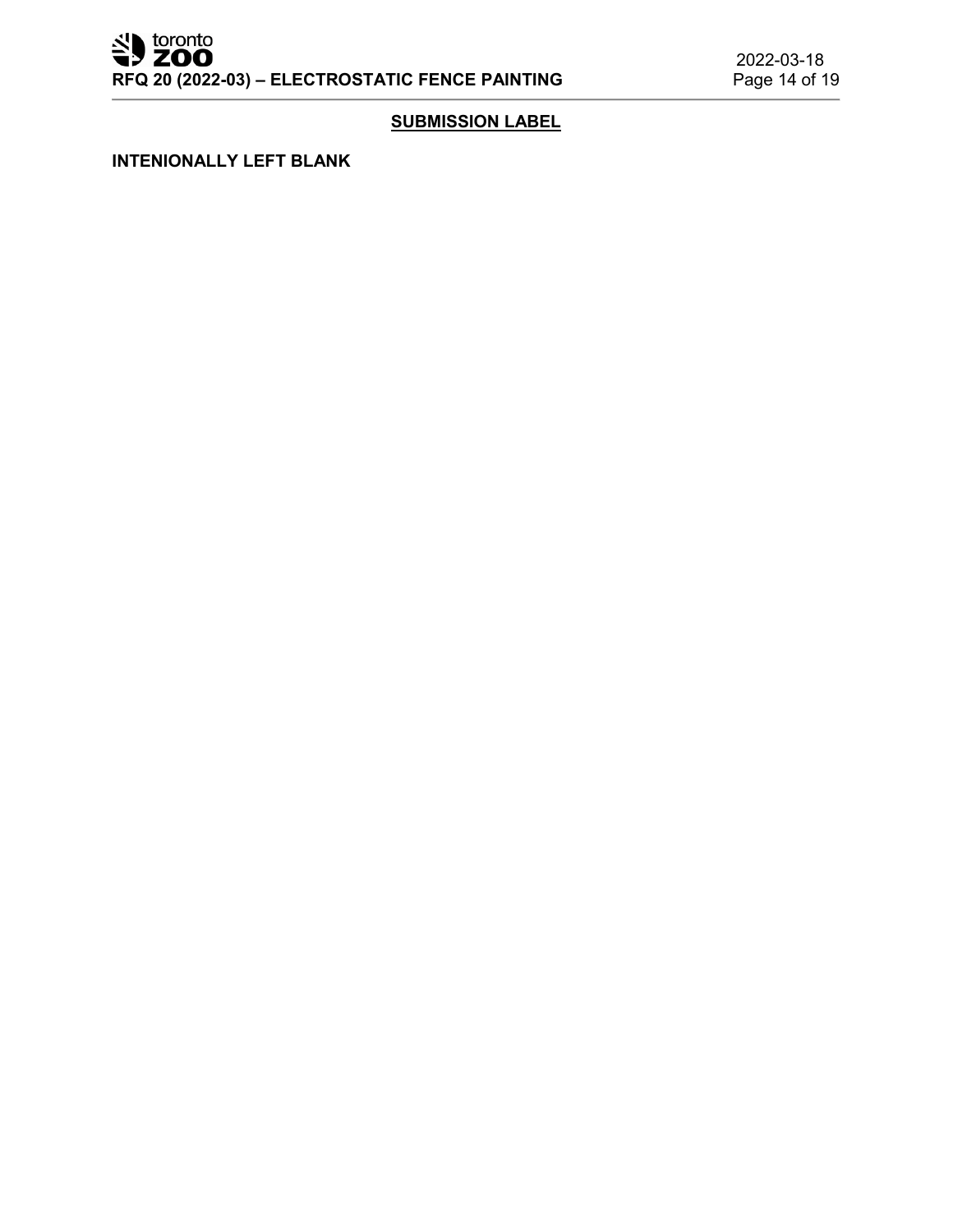# **NOTICE OF NO BID**

#### **INSTRUCTIONS:**

It is important to the Toronto Zoo to receive a reply from all invited bidders. If you are unable, or do not wish to submit a bid, please complete the following portions of this form. State your reason for not bidding by checking the applicable box(es) or by explaining briefly in the space provided. It is not necessary to return any other Request for Proposal/Quotation/Tender documents or forms. Please just return this completed form by fax or by mail prior to the official closing date. **Purchasing and Supply Fax Number: (416) 392-6711.**

| A Proposal/Quotation/Tender is not submitted for the following reason(s): |                                                                      |
|---------------------------------------------------------------------------|----------------------------------------------------------------------|
| Project/quantity too large.                                               | Project/quantity too small.                                          |
| We do not offer services or<br>commodities to these requirements          | Cannot meet delivery or completion<br>requirement                    |
| We do not offer this service or<br>commodity.                             | Agreements with other company do not<br>permit us to sell directly.  |
| Cannot handle due to present<br>commitments.                              | Licensing restrictions                                               |
| Unable to bid competitively.                                              | We do not wish to bid on this service or<br>commodity in the future. |
| Insufficient information to prepare<br>quote/proposal/tender              | Specifications are not sufficiently defined                          |
| We are unable to meet bonding or<br>insurance requirements.               |                                                                      |

Other reasons or additional comments (please explain):

| <b>Company Name:</b>                       |  |
|--------------------------------------------|--|
| Address                                    |  |
| <b>Contact Person:</b>                     |  |
| Signature of<br>Company<br>Representative: |  |
| Date:                                      |  |
| Phone Number:                              |  |
| Email address                              |  |
| Fax Number:                                |  |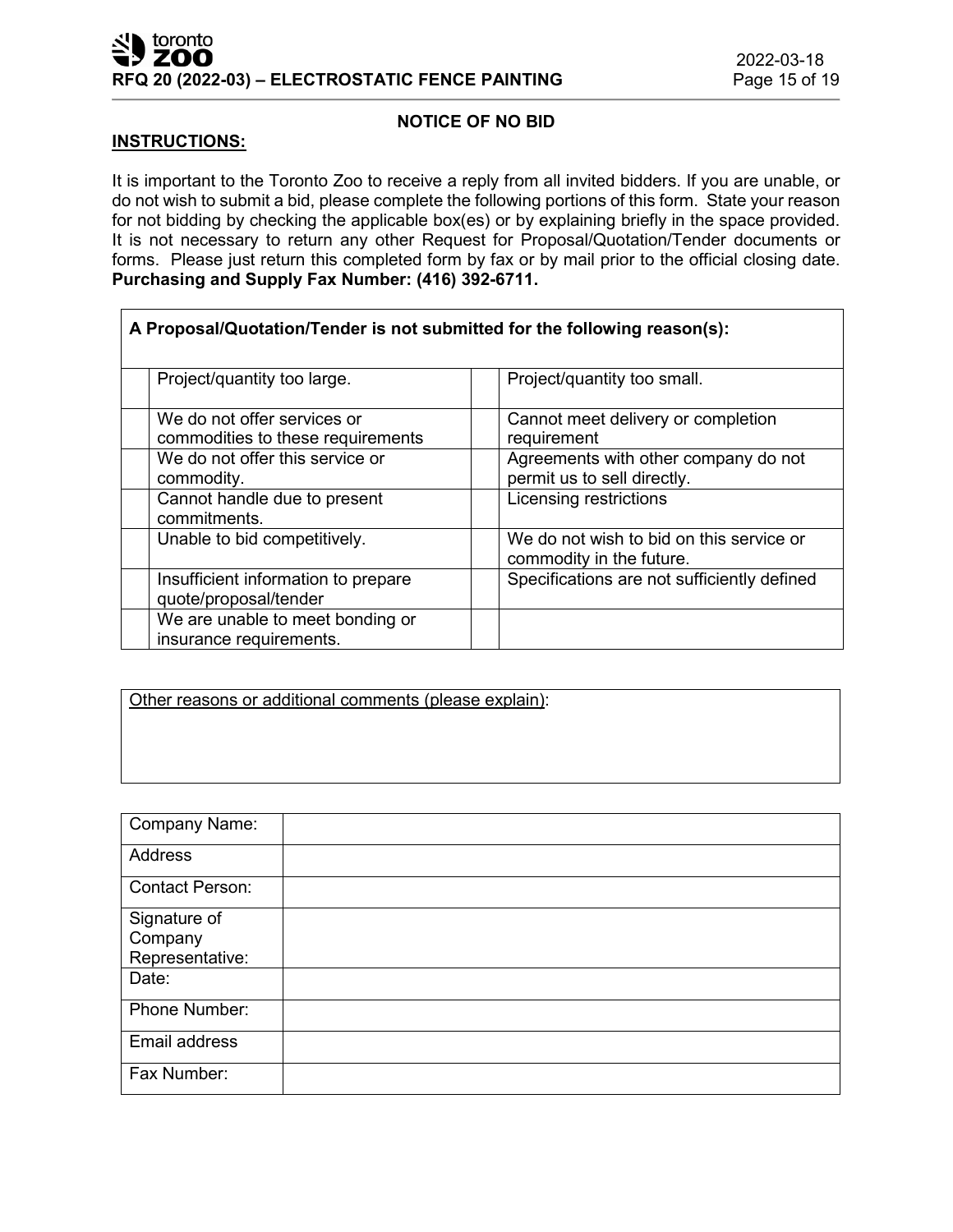# **APPENDIX A – LIST OF SUB-CONTRACTOR**

The Bidder proposes to sublet the following portions of the Work to the persons, firms or corporations indicated. The Bidder

(Contractor) is responsible for all pricing with all subcontractors.

The Bidder submits that in proposing the under mentioned subcontractors, the Bidder has consulted each and have ascertained to our completed satisfaction that those names are fully acquainted with the extent and nature of the work and that they will execute their work with the requirements of the contract documents.

| Work or services to be provided | Name and address of sub-contractor<br>or person | <b>Telephone</b> |
|---------------------------------|-------------------------------------------------|------------------|
|                                 |                                                 |                  |
|                                 |                                                 |                  |
|                                 |                                                 |                  |
|                                 |                                                 |                  |
|                                 |                                                 |                  |
|                                 |                                                 |                  |

| Name of Bidder: |  |
|-----------------|--|
|                 |  |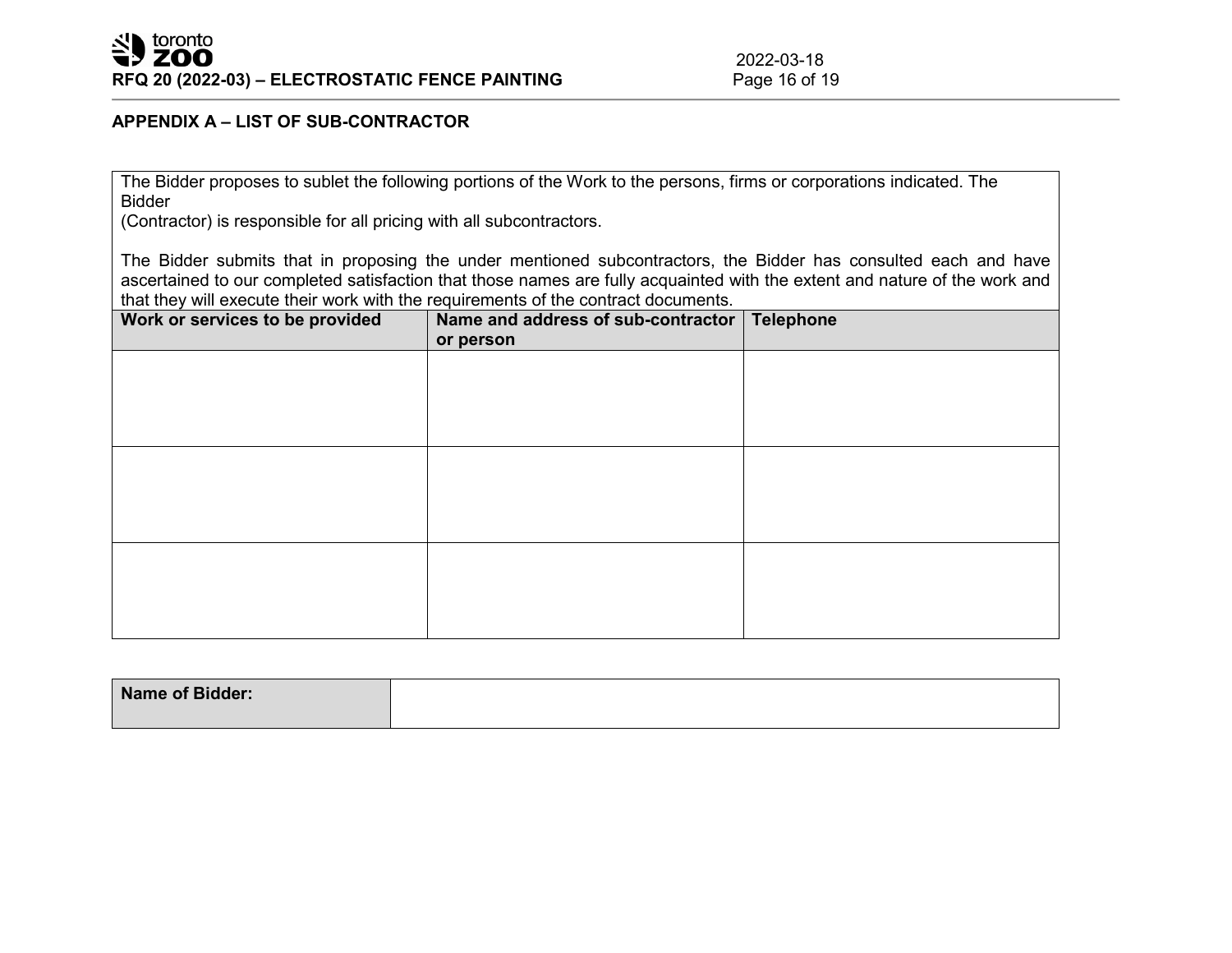2022-03-18<br>Page 17 of 19

# **APPENDIX B - REFERENCES**

Bidders are required to provide at least three references listing Contracts similar to the project described in the Bid

Document and undertaken and/or completed within the past five (5) years. The Toronto Zoo reserves the right to check additional references and sources to those supplied by the Bidder.

## **Company Profile**

| Category             | <b>Description</b>                                                                               | Specify * |
|----------------------|--------------------------------------------------------------------------------------------------|-----------|
| Legal Structure      | Year Company Established                                                                         |           |
| Legal Structure      | Joint Venture Corporation<br>Partnership Registered Sole<br>Proprietor or Other                  |           |
| <b>Key Personnel</b> | Names and Titles of Officers<br><b>Partners Principal</b>                                        |           |
| Key Personnel        | Name and title of key project<br>personnel (e.g. Project Manager<br>Superintendent Foreman etc.) |           |

#### **References**

| <b>Project Reference One:</b> |                |  |  |  |
|-------------------------------|----------------|--|--|--|
| Client / Company Name:        |                |  |  |  |
| Representative for the        | Phone No.      |  |  |  |
| Client:                       | Email Address: |  |  |  |
| Location of Work:             |                |  |  |  |
| Nature / Scope of Work:       |                |  |  |  |
| <b>Contract Dollar Value:</b> |                |  |  |  |

| Date and Length of Contract:            |  |
|-----------------------------------------|--|
| Provide the names of<br>Assigned Staff: |  |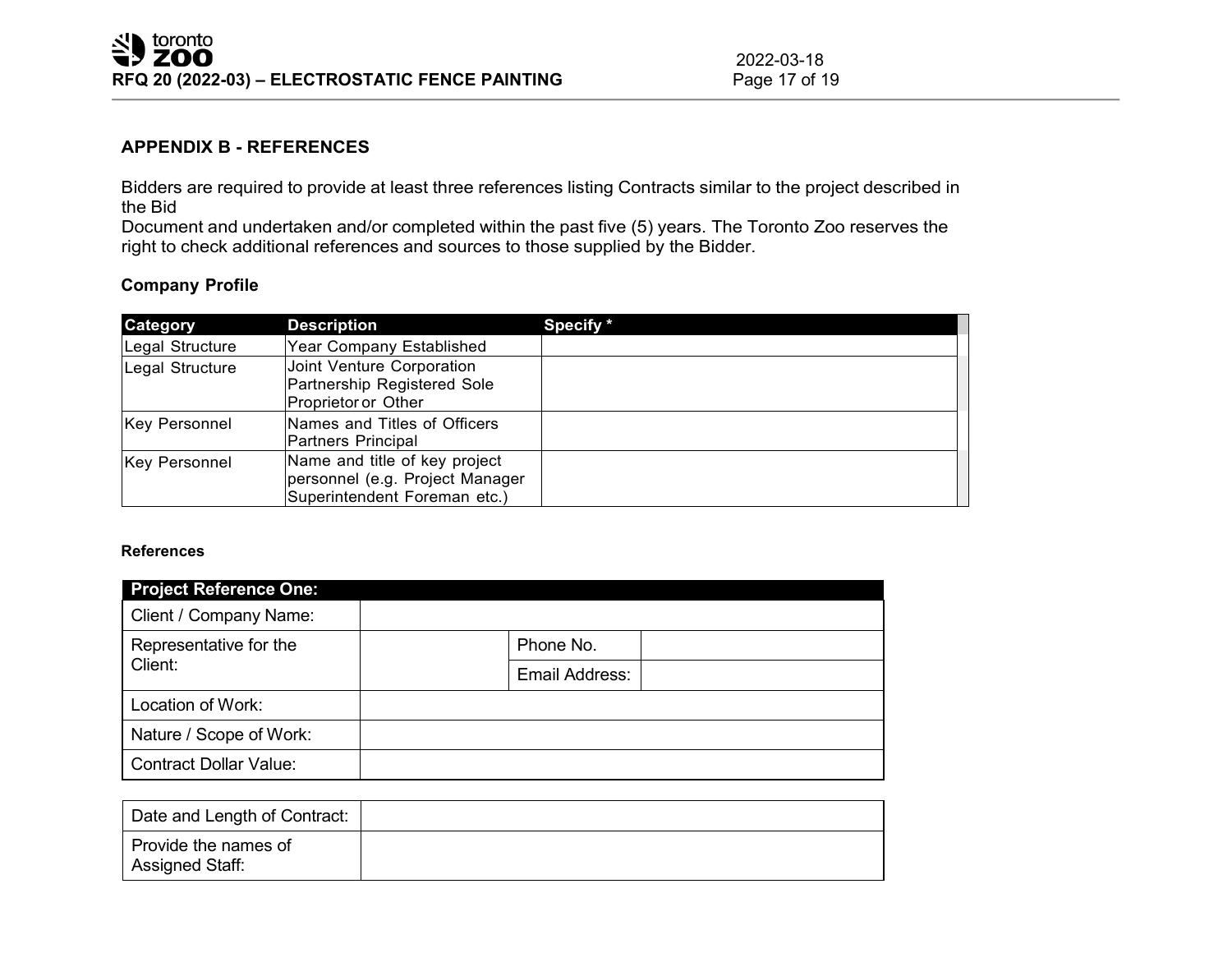| <b>Project Reference Two:</b>                  |                |  |
|------------------------------------------------|----------------|--|
| Client / Company Name:                         |                |  |
| Representative for the                         | Phone No.      |  |
| Client:                                        | Email Address: |  |
| Location of Work:                              |                |  |
| Nature / Scope of Work:                        |                |  |
| <b>Contract Dollar Value:</b>                  |                |  |
| Date and Length of Contract:                   |                |  |
| Provide the names of<br><b>Assigned Staff:</b> |                |  |

| <b>Project Reference Three:</b>                |                |  |
|------------------------------------------------|----------------|--|
| Client / Company Name:                         |                |  |
| Representative for the                         | Phone No.      |  |
| Client:                                        | Email Address: |  |
| Location of Work:                              |                |  |
| Nature / Scope of Work:                        |                |  |
| <b>Contract Dollar Value:</b>                  |                |  |
| Date and Length of Contract:                   |                |  |
| Provide the names of<br><b>Assigned Staff:</b> |                |  |